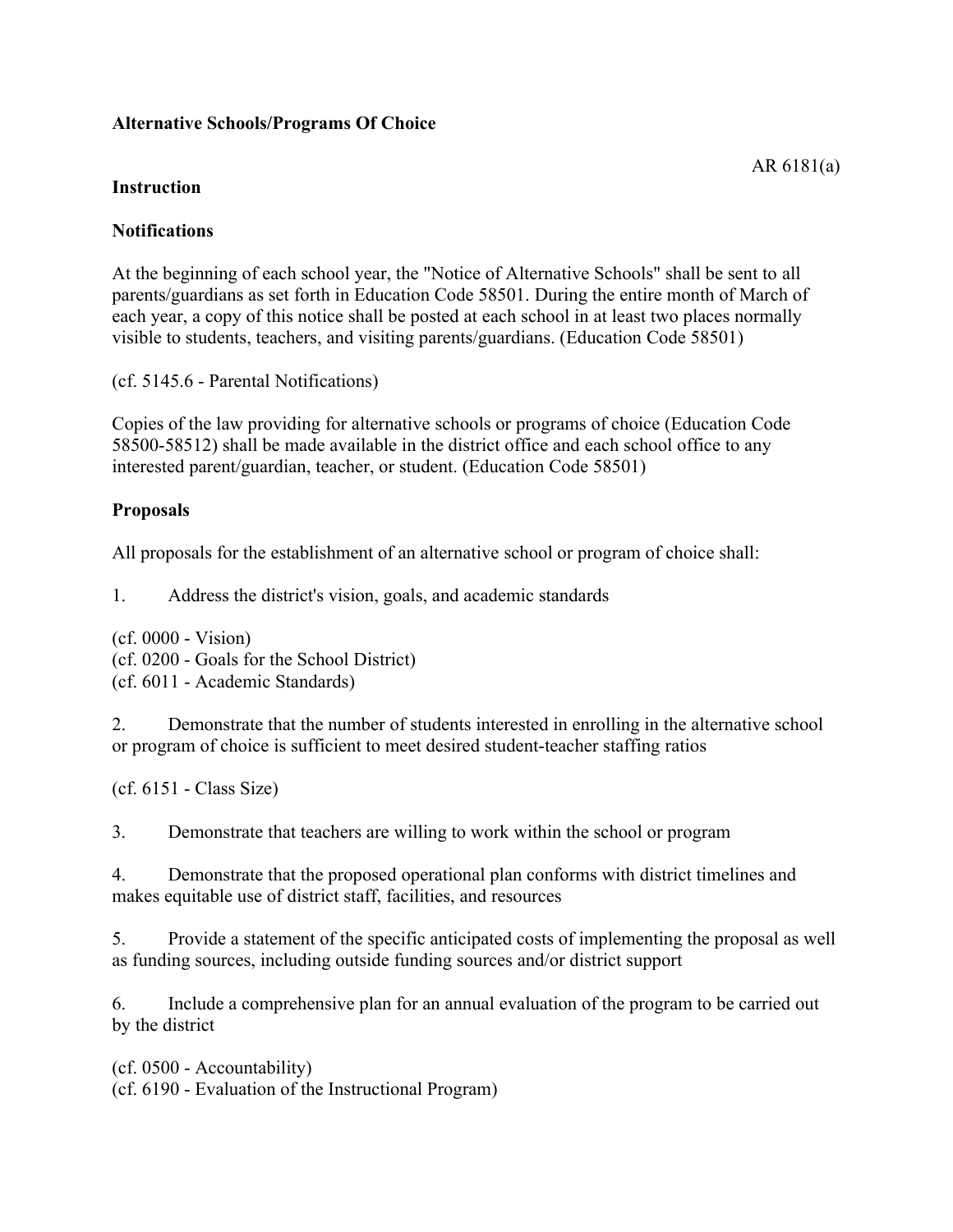The Superintendent or designee may establish an advisory committee of staff, parents/guardians, and community members to evaluate proposals for alternative schools or programs of choice and make recommendations to the Superintendent.

(cf. 1220 - Citizen Advisory Committees)

# **Enrollment**

The district may establish alternative schools or programs of choice in each attendance area and/or on a districtwide basis with enrollment open to all students districtwide. (Education Code 58505)

(cf. 5116.1 - Intradistrict Open Enrollment)

Students enrolled in alternative schools or programs of choice shall be selected entirely from volunteers. (Education Code 58503)

Alternative schools and programs of choice shall comply with state and federal law and Board policy regarding nondiscrimination in district programs.

(cf. 0410 - Nondiscrimination in District Programs and Activities)

Previous classroom performance shall not be a criterion limiting any student from the opportunity to attend an alternative school or program of choice. (Education Code 58504)

When an alternative class group is established within a school, the Superintendent or designee shall ensure that students currently enrolled in the school will not be displaced.

#### **Operations**

The district shall maintain and fund alternative schools or programs of choice at the same level of support as other district educational programs for students of the same age level. (Education Code 58507)

(cf. 3100 - Budget)

Teachers employed in alternative schools or programs of choice shall be selected entirely from volunteers. (Education Code 58503)

 $(cf. 4113 - Assignment)$ 

Course credits earned in an alternative school or program of choice shall be equivalent to the credits earned in other district schools. Students enrolled in such schools or programs shall be expected to complete all district graduation requirements and shall earn a regular diploma.